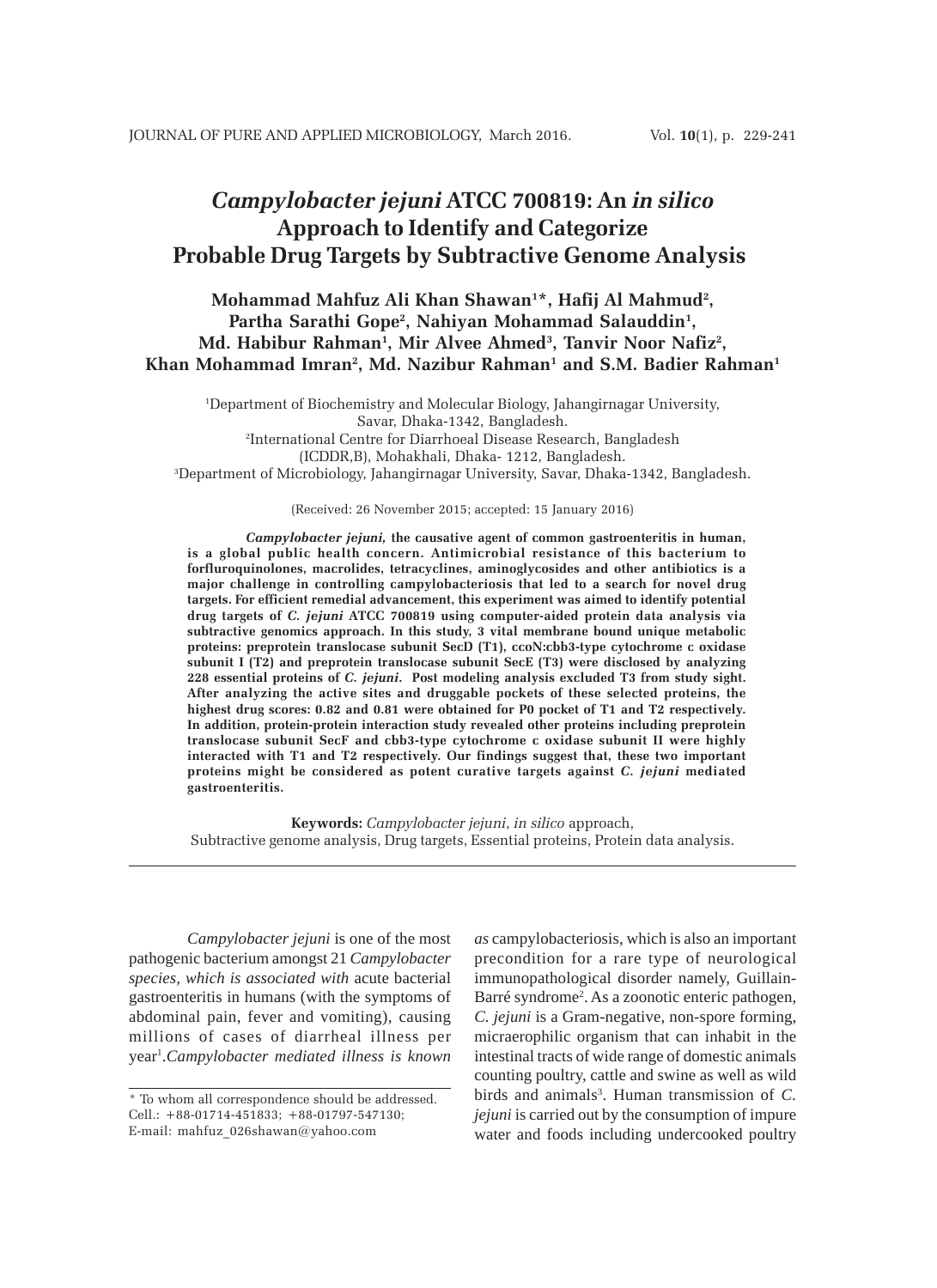meat, unpasteurized milk and dairy products<sup>4</sup>. Transmission between human to human has also been observed at low frequencies<sup>5</sup>.

Though the majority of *Campylobacter* mediated infections are often acute, self-limiting does not require antibiotic treatment and generally enduring within 3-5 days<sup>6</sup>. Rigorous or persisting enteritis such as septicemia or other invasive forms of the disease with immunocompromised individuals may require antibacterial treatment<sup>7</sup>. For treating *Campylobacter infections*, erythromycin (a macrolide) is considered as the drug of choice but ciprofloxacin and levofloxacin (fluoroquinolone), due to their broad spectrum of activity, can also be used frequently<sup>8</sup>. Conversely systemic campylobacteriosis is treated with tetracyclines and gentamicin9 . The worldwide resistance of *C. jejuni isolates to several useful antibiotics especially* fluoroquinolone*, is* emerging gradually that limits its usefulness and multiple resistance blueprints to numerous classes of antibiotics has also been observed<sup>10,11</sup>. Therefore, increasing resistance pattern as well as the development and transmission of antibiotic resistant *C. jejuni* is an alarming issue in public health sector.

Since several antibiotics are no longer efficient in the clinical management of campylobacteriosis, new generation of antibiotics with novel treatment regime should be initiated. Hence modern molecular advances, such as computational genomics and proteomics were employed in this study to identify, characterize and analyze putative drug targets in *C. jejuni* by investigating human nonhomologous essential metabolic proteins in unique pathways.

### **MATERIALS AND METHODS**

The chronological diagram for the identification and categorization of alleged drug targets in *Campylobacter jejuni* ATCC 700819 is illustrated in Fig. 1.

### **Identification of Feasible Target Proteins in** *C. jejuni* **ATCC 700819**

At first, 228 crucial genes of *C. jejuni* were retrieved from the National Center for Biotechnology Information (NCBI)<sup>12,13</sup> in FASTA format according to the Database of Essential Genes  $(DEG)^{14}$ .

#### J PURE APPL MICROBIO*,* **10**(1), MARCH 2016.

### **Identification of human nonhomologous indispensable proteins**

The retrieved 228 crucial proteins were subjected to BlastP, where default constraints were kept unchanged at the NCBI server against *Homo sapiens*. By using a protein database named Refseq, human nonhomologous essential pro-teins of *C. jejuni* were identified with dissimilarities in threshold expectation values greater than 10,000<sup>15</sup>. Thus, the human nonhomologous essential proteins of *C. jejuni* were screened, as they form the bacterium's 30 crucial proteins.

### **Metabolic pathway analysis of human nonhomologous essential proteins**

The 30 screened human nonhomologous essential proteins of *C. jejuni* were then subjected to metabolic pathway analysis, carried out by KAAS (KEGG Automatic Annotation Server) server at KEGG (Kyoto Encyclopedia of Genes and Genomes). This well-organized annotation of the genes was performed by this server through BLAST comparison of the genes aligned with physically pastured KEGG GENES Database<sup>16</sup>.

### **Determination of unique metabolic pathways**

Afterward, unique metabolic pathways were determined in *C. jejuni* which were absent in *H. sapiens*. This was accomplished by comparing metabolic pathways of both *C. jejuni* and *H. sapiens* using KEGG GENOME Database and finally, unique metabolic pathways of *C. jejuni* were identified<sup>17</sup>.

### **Determination of membrane bound protein in unique metabolic pathways**

To mark the human nonhomologous membrane bound proteins in unique metabolic pathways of *C. jejuni*, subcellular localization was determined by PSORTb<sup>18</sup>. This technique can be used to discover alleged therapeutic targets against microbes.

### **Characterization of uncharacterized membrane bound proteins**

Uncharacterized membrane bound hypothetical proteins in *C. jejuni* were depicted by using SVM-PROT<sup>19</sup>.

### **Characterization of Feasible Target Proteins in** *C. jejuni* **ATCC 700819**

#### **3D and 2D model development of target proteins**

For each of the three membrane bound target protein in *C. jejuni,* 3D (three-dimensional) model was developed by using Phyre2<sup>19</sup>, which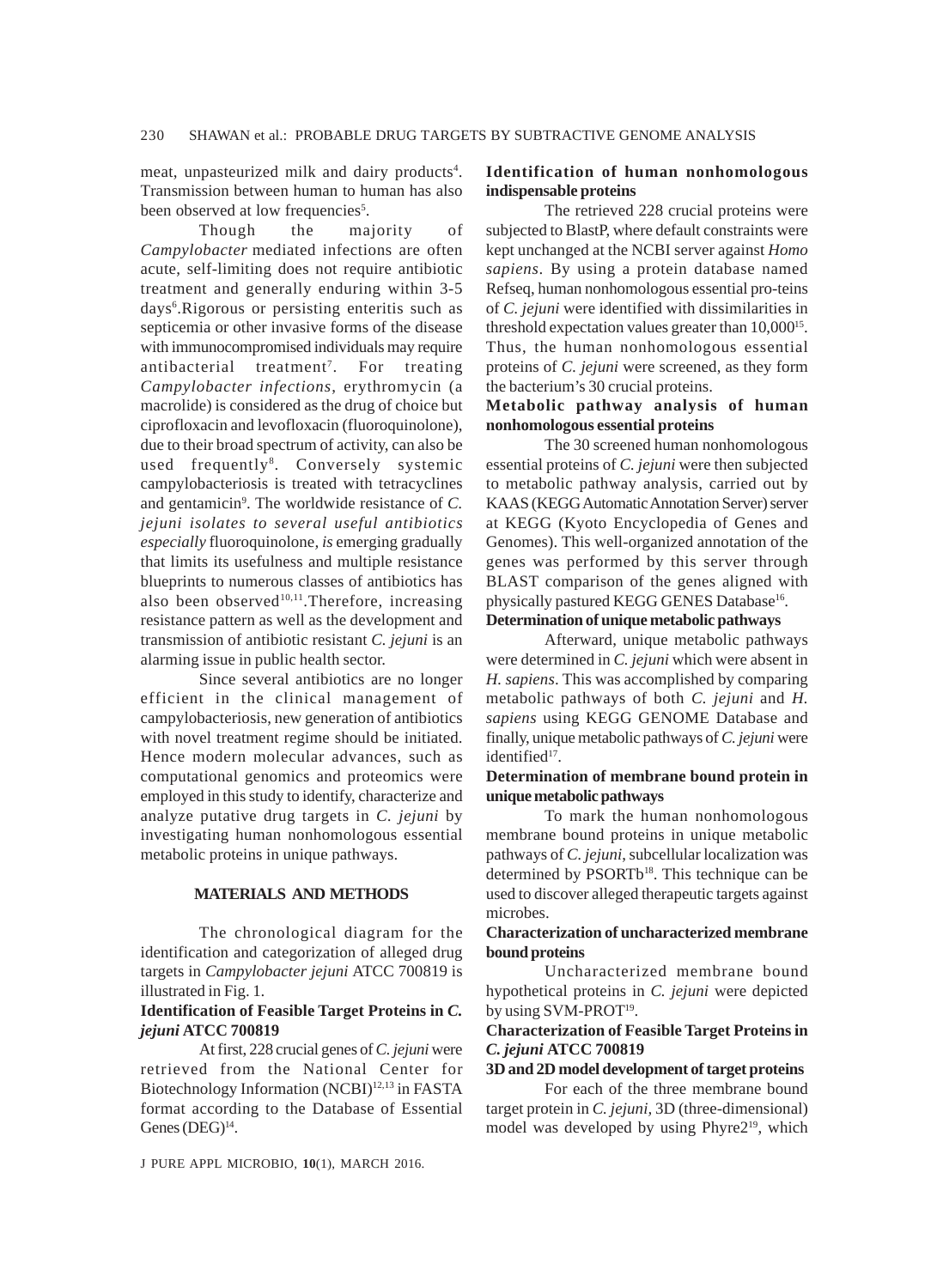detects homologues of known 3D structures for generating homology models and is called templatebased homology model-ing. Furthermore, 2D (two dimensional) models for the three membrane bound target proteins were developed by PRED-TMBB<sup>20</sup>, which predicts the transmembrane beta strands of the Gram negative bacterial membrane bound proteins and differentiates them from water soluble ones by screening large datasets.

### **3D model validation of target proteins**

To find out best 3D models, structure and stereo chemical analysis were performed by using evaluation and validation tools with ProSA, PROCHECK, ERRAT and Verify 3D<sup>21</sup>. After that, Protein Data Bank (pdb) files of the best protein models were downloaded and used for the refinement of models by using ModRefiner<sup>22,23</sup>. **Active sites prediction of target proteins**

### To forecast the active sites of target proteins, an online tool CASTp was utilized which identify and measure the volume of surface manageable pockets as well as accessible interior cavities of protein. Along with their volumes, it calculates both the molecular surface (Connolly's

surface) and the solvent accessible surface (Richards' surface) area for each cavity and pocket<sup>24</sup>.

# **Druggable pocket recognition of target proteins**

To predict druggable pockets a web-based tool -DoGSiteScorer was used, which provides quali-tatively and quantitatively valuable data for druggability assessment based on size, shape and chemical features<sup>25</sup>. Moreover, DoGSiteScorer is helpful to assess amino acid composition, functional groups, and elements that can be present on the targeted pocket. Considering all descriptors, DoGSiteScorer provides a drug score value (0–1) for a selected pocket. The higher the score, the more druggable pocket is estimated to be.

# **Functional properties analysis of target proteins**

The Network Portal is a database of gene transcription regulatory networks and also enables exploration, annotation and comparative analysis. The version 0.0.1 of the portal was used for the functional properties analysis of these target proteins<sup>26</sup>.

### **Prediction of protein–protein interactions of target proteins**

To predict protein-protein interaction of

target proteins, a reliable database -STRING (Search Tools for the Retrieval of Interacting Genes/ Proteins) was used. To envisage protein-protein interaction, both physical and functional traits were assembled from four sources: genomic context; high-throughput experiments; (conserved) coexpression; and previous knowledge. The association of STRING quantitatively consolidates data interaction from these sources for a large number of organisms and sends information between these organisms when it is pertinent<sup>27</sup>.

### **RESULTS AND DISCUSSION**

Subtractive genome analysis is a strategy which is employed on a genome of a microorganism to find out few nonhomologous essential proteins as potential drug targets. The fundamental principle of this approach is, "a good therapeutic target is a gene/protein essential for the bacterial survival, which cannot be found in host"<sup>28</sup>. Essential genes are the minimal set of genes which are ample for

**Table 1.** Metabolic pathways of human nonhomologous essential proteins in *C. jejuni* ATCC 700819

| Name of the pathways                              | KEEG entry |
|---------------------------------------------------|------------|
| 1. Energy metabolism                              |            |
| a. Methane metabolism                             | cje00680   |
| 2. Biosynthesis of other secondary metabolites    |            |
| a. Carbapenem biosynthesis                        | cje00332   |
| b. Novobiocin biosynthesis                        | cje00401   |
| c. Streptomycin biosynthesis                      | cie00521   |
| d. Biosynthesis of secondary metabolites cje01110 |            |
| 3. Carbohydrate metabolism                        |            |
| a. C5-Branched dibasic acid metabolism cje00660   |            |
| 4. Glycan biosynthesis and metabolism             |            |
| a. Peptidoglycan biosynthesis                     | cje00550   |
| b. Lipopolysaccharide biosynthesis                | cie00540   |
| 5. Metabolism of other amino acids                |            |
| a. D-Alanine metabolism                           | cje00473   |
| 6. Xenobiotics biodegradation and metabolism      |            |
| a. Beta-lactam resistance                         | cie01501   |
| b. Vancomycin resistance                          | cie01502   |
| 7. Membrane transport                             |            |
| a. Bacterial secretion system                     | cie03070   |
| 8. Others                                         |            |
| a. Two-component system                           | cie02020   |
| <b>b.</b> Bacterial chemotaxis                    | cje02030   |
| c. Flagellar assembly                             | cie02040   |
| d. Microbial metabolism in diverse                |            |
| environments                                      | cie01120   |
|                                                   |            |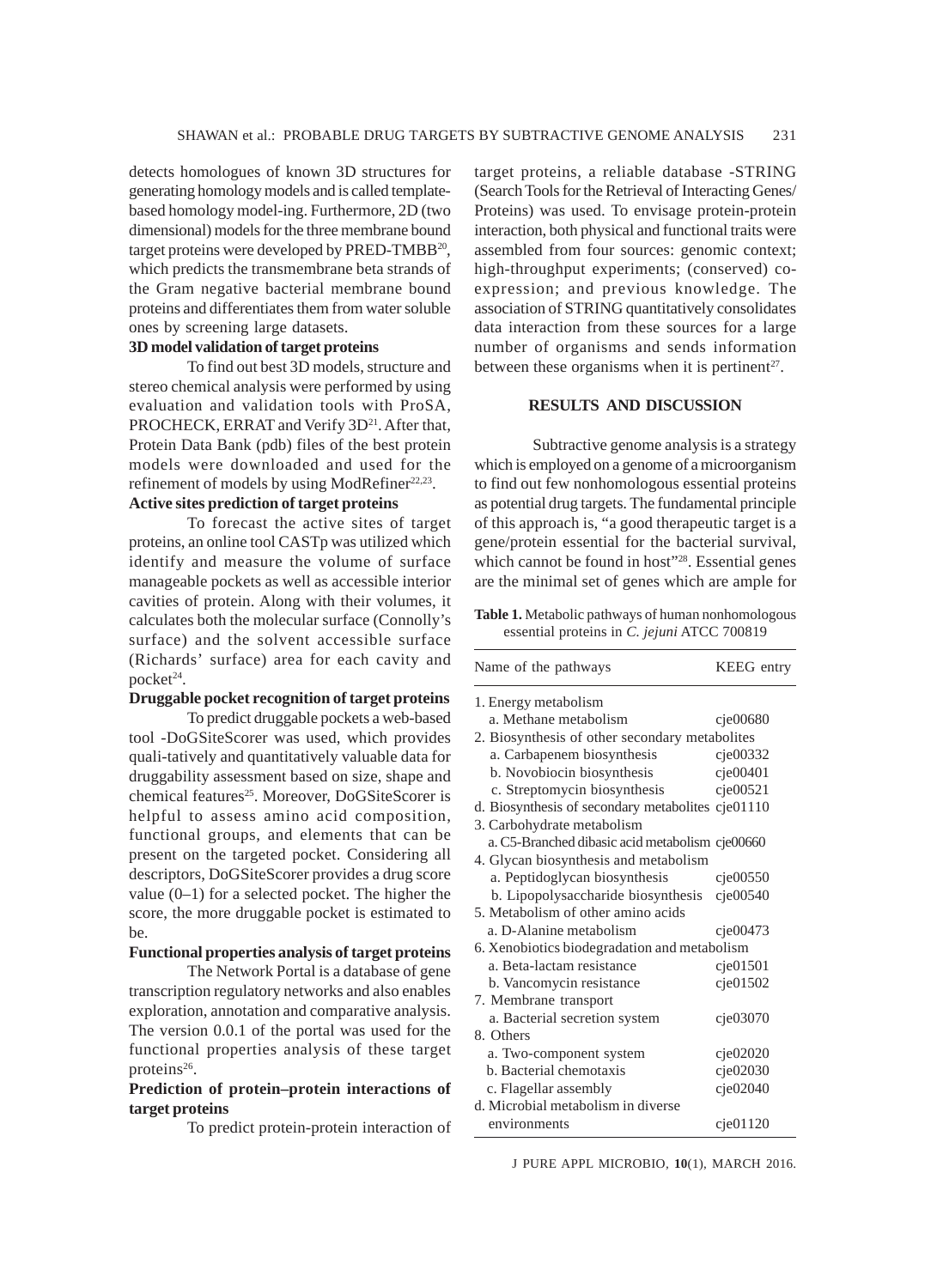### 232 SHAWAN et al.: PROBABLE DRUG TARGETS BY SUBTRACTIVE GENOME ANALYSIS

the continued existence of a cellular life form under favorable condition<sup>29</sup>. Since the majority of antibacterial agents aimed at vital cellular processes in microbes, essential gene products of microbial cells are guaranteed novel targets for antibacterial therapeutics<sup>30</sup>. Therefore, evaluation of species specific drug targets can be done by identifying essential genes which are unique to the cellular processes of a particular microbe<sup>31</sup>.

For alternative treatment of *Campylobacter jejuni* mediated gastroenteritis, the present study was aimed to determine, categorize and analyze potential drug targets. In this study, Database of Essential Genes (DEG) was used for retrieving essential proteins of *C. jejuni* ATCC 700819. Agreement with the experimental determination of 150 essential genes in the enterobacteria *E. coli*<sup>32</sup>, this current experiment

|  |  | <b>Table 2.</b> Uniquemetabolic pathways of human nonhomologous essential proteins in C. jejuni ATCC 700819 |  |  |
|--|--|-------------------------------------------------------------------------------------------------------------|--|--|
|  |  |                                                                                                             |  |  |

| Metabolic Pathway                     | Gene<br>Reference | DEG Code    | KO Number | Membrane<br><b>Bound</b> |
|---------------------------------------|-------------------|-------------|-----------|--------------------------|
| Bacterial secretion system            | 218562127         | DEG10310051 | K03073    | <b>Yes</b>               |
| Biosynthesis of secondary metabolites | 218562198         | DEG10310071 | K03182    | N <sub>0</sub>           |
| Flagellar assembly                    | 218562397         | DEG10310101 | K02386    | N <sub>0</sub>           |
| Peptidoglycan biosynthesis            | 218562670         | DEG10310136 | K01924    | N <sub>0</sub>           |
| Bacterial secretion system            | 218562707         | DEG10310147 | K03072    | Yes                      |
| Two component system                  | 218563091         | DEG10310196 | K00404    | <b>Yes</b>               |
| Peptidoglycan biosynthesis            | 218563264         | DEG10310215 | K00075    | No                       |

Abbreviation: KO, KEEG Organism

**Table 3.** Molecular functions, biological processes and cellular components of target proteins in *C. jejuni* ATCC 700819

| Target protein                                 | Molecular function                                                                                                                                                                                                                                                                                                                                          | <b>Biological</b><br>process | Cellular<br>component                                                |
|------------------------------------------------|-------------------------------------------------------------------------------------------------------------------------------------------------------------------------------------------------------------------------------------------------------------------------------------------------------------------------------------------------------------|------------------------------|----------------------------------------------------------------------|
| T1 (Preprotein<br>translocase subunit<br>SecD) | Protein transmembrane<br>transporter activity                                                                                                                                                                                                                                                                                                               | Protein transport            | Peptidoglycan-<br>based cell wall                                    |
|                                                | P-P-bond-hydrolysis-driven<br>transmembrane transporter                                                                                                                                                                                                                                                                                                     | Intracellular<br>transport   | Protein complex                                                      |
|                                                | activity                                                                                                                                                                                                                                                                                                                                                    | Protein secretion<br>Protein | Cell part                                                            |
|                                                |                                                                                                                                                                                                                                                                                                                                                             | transmembrane<br>transport   | $T2$ (ccoN:<br>$cbb3-$                                               |
| Heme-copper terminal oxidase                   | Electron transport                                                                                                                                                                                                                                                                                                                                          | Intrinsic to                 |                                                                      |
| type cytochrome c oxidase                      | activity                                                                                                                                                                                                                                                                                                                                                    |                              | membrane                                                             |
| subunit I)                                     | Hydrogen ion transmembrane<br>transporter activity<br>Oxidoreductase activity, acting on<br>a heme group of donors, oxygen as<br>acceptor<br>Transition metal ion binding<br>aa3-type cytochrome c oxidase<br>ba3-type cytochrome c oxidase<br>caa3-type cytochrome c oxidase<br>cbb3-type cytochrome c oxidase<br>Iron ion binding<br>Tetrapyrrole binding | Cellular<br>respiration      | Plasma<br>membrane part<br>Respiratory<br>chain complex<br><b>IV</b> |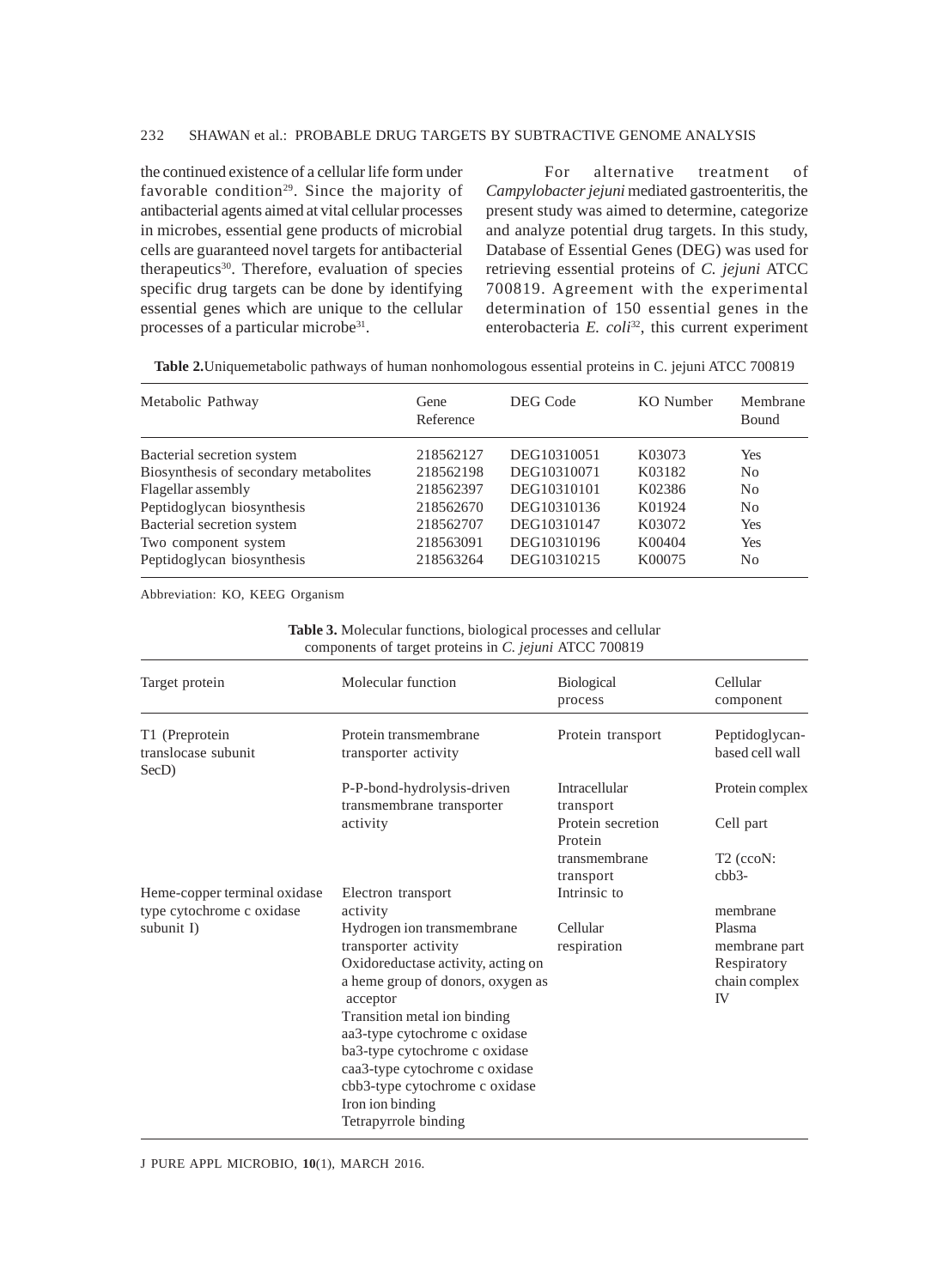| Target protein                    | Pocket<br>ID   | Volume<br>$(\AA^3)$ | Surface<br>$(\AA^2)$ | Liposurface<br>$\mathring{A}^2$ | Depth<br>(A) | Drug<br>score |
|-----------------------------------|----------------|---------------------|----------------------|---------------------------------|--------------|---------------|
| T1 (preprotein translocase)       | P <sub>0</sub> | 1146.13             | 1021.70              | 669.45                          | 23.55        | 0.82          |
| subunit SecD)                     | P1             | 1017.93             | 849.42               | 592.95                          | 24.53        | 0.81          |
|                                   | P <sub>2</sub> | 709.97              | 841.75               | 552.18                          | 16.68        | 0.80          |
|                                   | P <sub>3</sub> | 524.57              | 721.54               | 635.21                          | 24.50        | 0.78          |
| T2 (ccoN: cbb3-type cytochrome P0 |                | 3269.44             | 2924.08              | 2184.61                         | 41.43        | 0.81          |
| c oxidase subunit I)              | P1             | 734.44              | 942.63               | 818.06                          | 18.84        | 0.80          |
|                                   | P <sub>2</sub> | 454.67              | 419.03               | 306.95                          | 18.95        | 0.80          |
|                                   | P <sub>3</sub> | 259.26              | 266.82               | 153.82                          | 11.45        | 0.49          |
|                                   | P <sub>4</sub> | 166.40              | 279.83               | 267.34                          | 8.52         | 0.32          |

**Table 4.** Recognized drug targetable pockets of target proteins

| Table 5. Amino acid composition of selected pockets |                    |                               |                              |                                 |                                 |
|-----------------------------------------------------|--------------------|-------------------------------|------------------------------|---------------------------------|---------------------------------|
| Target protein                                      | Targeted<br>pocket | Apolar<br>amino<br>acid ratio | Polar<br>amino<br>acid ratio | Positive<br>amino<br>acid ratio | Negative<br>amino<br>acid ratio |
| T1 (preprotein translocase subunit SecD)            | P <sub>0</sub>     | 0.61                          | 0.19                         | 0.07                            | 0.13                            |
|                                                     | P <sub>1</sub>     | 0.41                          | 0.41                         | 0.10                            | 0.08                            |
| T2 (ccoN: cbb3-type cytochrome c oxidase subunit I) | P <sub>0</sub>     | 0.52                          | 0.31                         | 0.13                            | 0.03                            |
|                                                     | P <sub>1</sub>     | 0.61                          | 0.32                         | 0.07                            | 0.00                            |

discovered a total of 228 essential proteins in *C. jejuni* ATCC 700819, of which 30 were human nonhomologous. Among those human nonhomologous essential proteins, 16 were found to be involved in metabolic pathways and classified into 8 classes. Of these 16 proteins, only three of them were identified as membrane bound human nonhomologous essential proteins engaged in unique metabolic pathways, thus can be used as alleged therapeutic target.

To circumvent any cross reactivity of the conventional drugs with the human host, these 228 essential proteins were analyzed with BlastP, which resulted 30 human nonhomologous essential proteins with a threshold expectation value larger than 104 . For further characterization of these human nonhomologous essential proteins, metabolic pathway scrutinization was performed by using KAAS server at KEGG. The consequence was a set of 16 proteins classified into 8 classes that were involved in different metabolic pathways (Table 1). To find out possible therapeutic targets among these 16 metabolic proteins, KEGG GENOME Database was utilized for comparative analysis of the metabolic pathways of human host and *C.*

*jejuni*. This assessment exposed seven different proteins involved in five unique metabolic pathways that are only present in *C. jejuni* but absent in human host. In the middle of seven unique metabolic proteins, two (DEG10310051 and DEG10310147) were present in bacterial secretion system and two (DEG10310136 and DEG10310215) were found to involved in peptidoglycan biosynthesis pathway. At the same time single metabolic protein of DEG10310071, DEG10310101 and DEG10310196 were found to be engaged in biosynthesis of secondary metabolites, flagellar assembly and two component system respectively (Table 2). Determination of subcellular localization and depiction of uncategorized proteins revealed three of the seven unique metabolic proteins in cytoplasmic membranes, which were involved in bacterial secretion and two component system. These findings arrange a quicker approach in recognizing cell surface drug targets<sup>33</sup>.

In this study, obligatory nonhuman homologous proteins in the unique metabolic pathways of *C. jejuni* were identified as therapeutic target. Previous experiment showed that, microbial growth can be suppressed efficiently by designing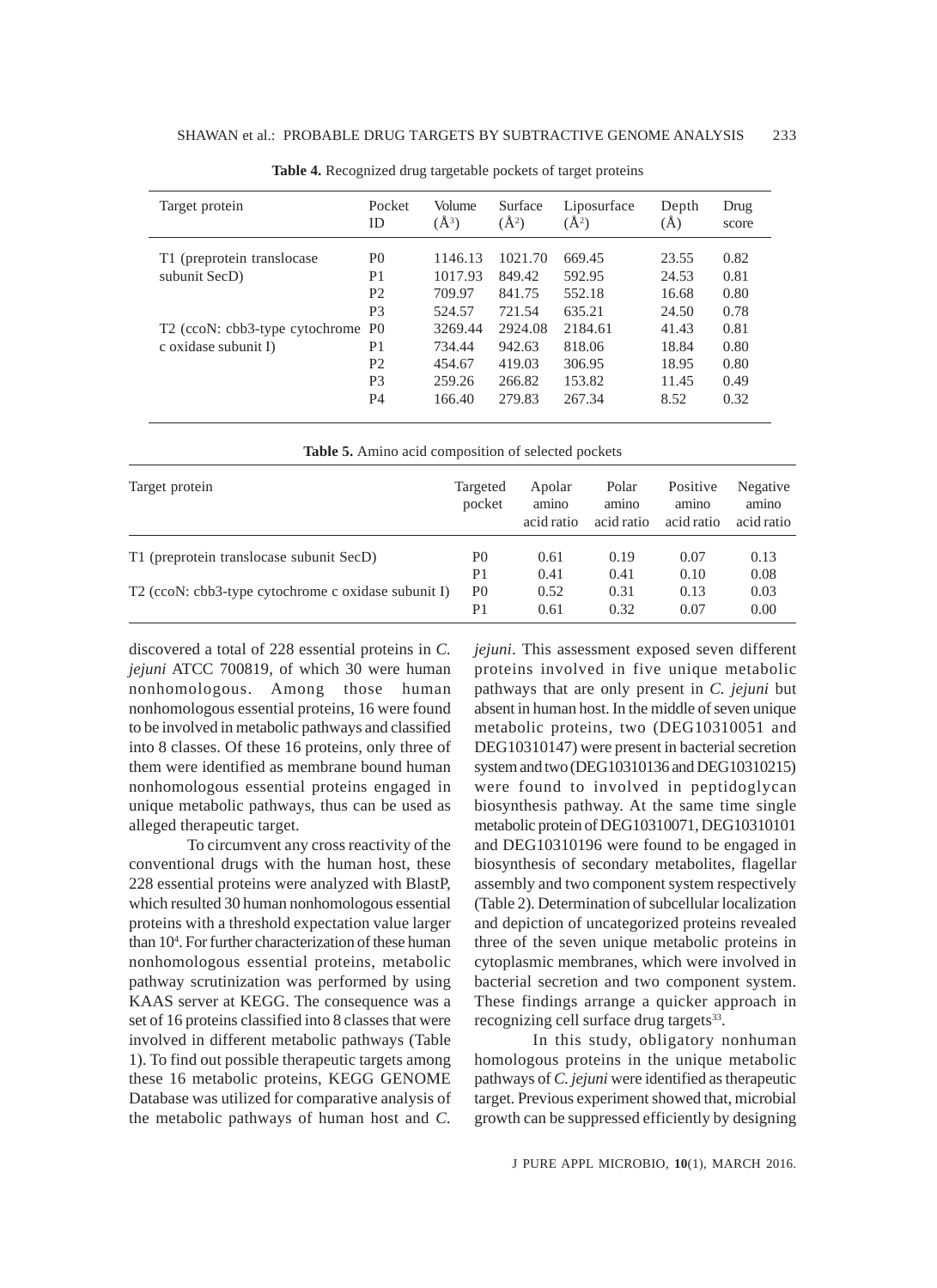| Target protein                | Predicted functional partners                                                        | Score |
|-------------------------------|--------------------------------------------------------------------------------------|-------|
| T1 (Preprotein<br>translocase | Preprotein translocase subunit, secF; Part of the Sec protein<br>translocase complex | 0.999 |
| subunit SecD)                 | Preprotein translocase subunit, yajC                                                 | 0.990 |
|                               | Preprotein translocase subunit, secA;                                                | 0.988 |
|                               | Part of the Sec protein translocase complex                                          |       |
|                               | Preprotein translocase subunit, secY;                                                | 0.987 |
|                               | The central subunit of the protein translocation channel S                           |       |
|                               | Preprotein translocase subunit, secG                                                 | 0.918 |
|                               | Leucyl-tRNA synthetase, leuS                                                         | 0.898 |
|                               | folylpolyglutamate synthase/dihydrofolate synthase, folC                             | 0.895 |
|                               | ATP/GTP-binding protein, Cj1084c                                                     | 0.895 |
|                               | Peptidase, Cj1087c                                                                   | 0.894 |
|                               | Lipoprotein, Cj1090c                                                                 | 0.891 |
| T2 (ccoN: cbb3-cbb3-type      |                                                                                      |       |
| type cytochrome c             | cb-type cytochrome C oxidase subunit III, ccoP; C-type                               | 0.999 |
| oxidase subunit I)            | cytochrome. Part of the cbb3-type cytochrome c reductase                             |       |
|                               | cb-type cytochrome C oxidase subunit IV, ccoQ                                        | 0.997 |
|                               | Ubiquinol-cytochrome Creductase cytochrome B subunit,                                |       |
|                               | petB; component of the ubiquinol-cytochrome c reductase                              | 0.978 |
|                               | Integral membrane protein, Cj1493c                                                   | 0.965 |
|                               | Ferredoxin domain-containing integral membrane protein, Cj0369c                      | 0.961 |
|                               | Periplasmic protein, Cj1486c                                                         | 0.950 |
|                               | Ubiquinol-cytochrome Creductase iron-sulfur subunit, petA;                           |       |
|                               | component of the ubiquinol-cytochrome c reductase                                    | 0.943 |
|                               | Cation-transporting ATPase, Cj1155c                                                  | 0.932 |
|                               | Cation-transporting ATPase, Ci1161c                                                  | 0.872 |

**Table 6.** Predicted interacting partners with target proteins

effective inhibitors that target these exclusive metabolic proteins. Motive behind hunting the drug target is that microbes are getting resistant to currently used antibiotics which are capable of targeting just four pathways (cell wall synthesis, protein synthesis, nucleic acid synthesis and folate synthesis)<sup>34</sup>. Macrolide antibiotics such as azithromycin and erythromycin inhibits the growth of the growing polypeptide chain by combining to and interfering with the assembly of 50S large ribosomal subunit, thus inhibits bacterial protein biosynthesis. Molecular mechanism of these antibiotics is associated with their binding to a conservative target called polypeptide exit tunnel (PET) close to the peptidyl transferase center (PTC) on 23S rRNA where the progressing peptide is chiefly formed, hence hinder the activity of ribosomal peptidyl transferase<sup>35,36</sup>. Unluckily microbial resistance to macrolides is conferred by point mutations in 23r DNA37. Similarly fluoroquinolones for example- ciprofloxacin and levofloxacin are broad spectrum antibiotics acting on both Gram-positive and Gram-negative bacterium by restraining the activity of two type II topoisomerase enzyme, namely topoisomerase IV and DNA gyrase. Prior to bacterial cell division, topoisomerase IV and DNA gyrase are required for the separation of replicated DNA and supercoiling respectively, consequently vital for bacterial growth<sup>38,39</sup>. Resistances toward fluoroquinolones are attributed by *gyrA* and *gyrB* mutations in Gram negative and *parC* mutation in Gram-positive bacteria<sup>40</sup>. Thus crucial microbial proteins involved in exclusive metabolic pathways have the potential for antimicrobial agents and can be used as possible therapeutic targets. Due to hazardous outcomes for both humans and microbes, this approach is not utilized in human cases. This experiment identifies proteins in *C. jejuni*, which are human nonhomologues and can, therefore, be used as drug targets<sup>41</sup>.

In Gram-negative bacterial pathogenesis,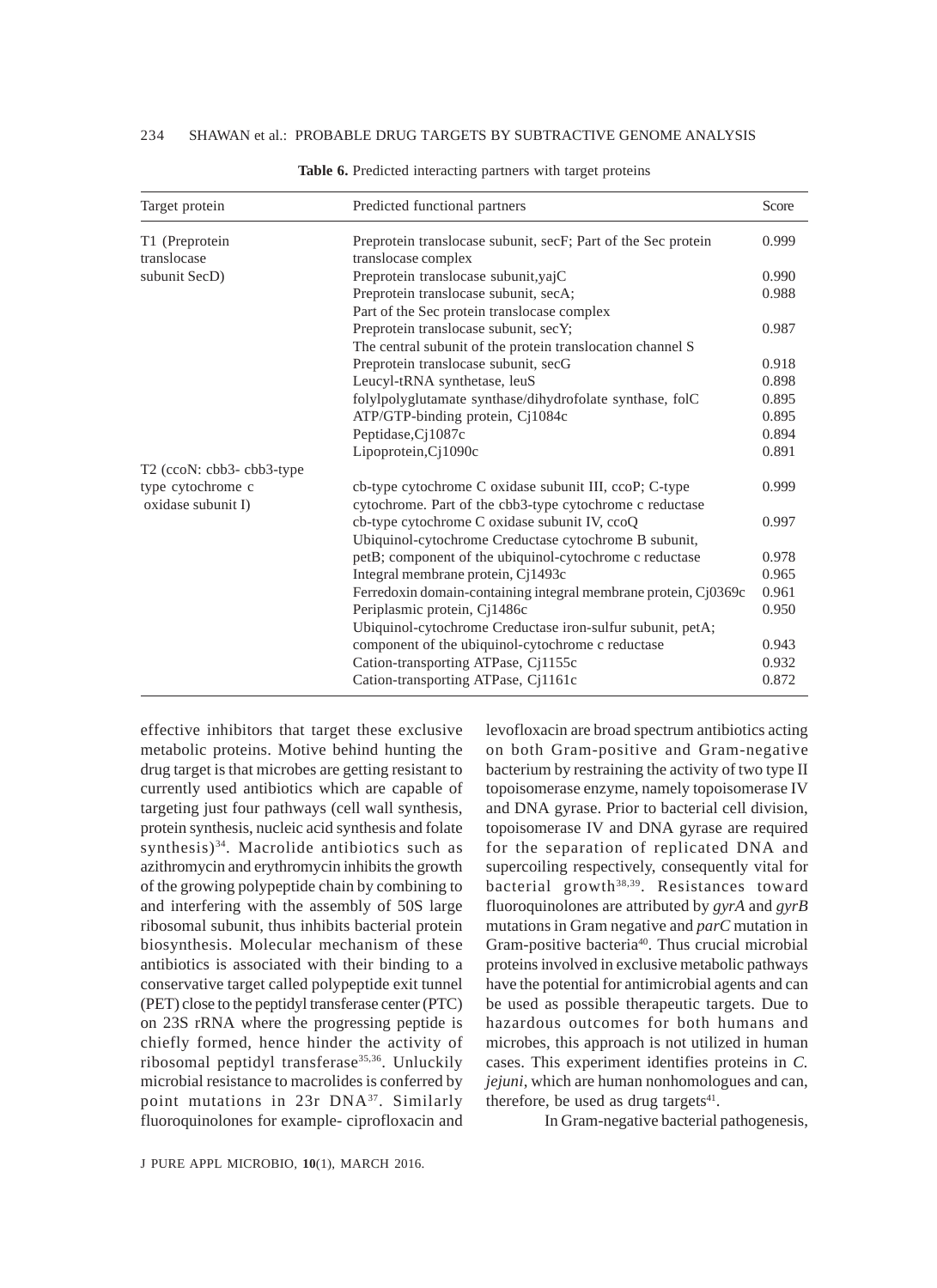outer membrane has significant purpose in the interaction with hosts, adherence, uptake of nutrients and countering host defense mechanism. This may possibly be the protective place for antigens because the components of the outer membrane are straightly recognized as foreign substances by host immunesystem<sup>42</sup>. Among all the different drug targets, 60% are membrane bound proteins and received particular consideration due to their ease of exploration by means of *in silico* approaches rather than experimental methods<sup>43</sup>. This investigation unearthed seven essential human nonhomologous metabolic proteins, of which three were membranous proteins including preprotein translocase subunit SecD (T1, gene reference 218562707), cbb3-type cytochrome c oxidase subunit I (T2, gene reference 218563091) and preprotein translocase subunit SecE (T3, gene reference 218562127). These three proteins might be act as potential targets against *C. jejuni*.

## **3D and 2D model development of target proteins**

The 3D structures were generated by Phyre2, where homology modeled structures of



**Fig. 1.** Schematic illustration showing the process of analysis and interpretation for the identification and categorization of alleged drug targets in *C. jejuni* ATCC 700819

T1 (Fig. 2.A1), T2 (Fig. 2.B1) and T3 (Fig. 2.C1), were developed based on template c3k07A, d3dtua and c2zjsE respectively. For both T1 and T2 the sequence coverage was found 80% and level of confidence was found 100% with c3k07A and d3dtua respectively. While T3 had a sequence coverage of 93% at a confidence level of 83.6% with c2zjsE. 2D structures for T1 (Fig. 3A) and T2 (Fig. 3B) were developed by PRED-TMBB, whereas model for T3 could not be depicted due to high sequence score than threshold value.

### **3D model validation of target proteins**

Post modeling analysis revealed the Z score of model for T1 (Fig. 2.A2), T2 (Fig. 2.B2) and (Fig. 2.C2) was -12.59, -5.35 and -0.07 respectively. PROCHECK analysis of the model for T1 exposed that, at resolution 3.52 Å and Rfactor of 0.239, Psi-Phi pairs in Ramachandran plot (Fig. 2.A3) had 86.7% residues in most favored region [A, B, L]. Likewise, at resolution 2.15 Å and R-factor of 0.184, Psi-Phi pairs in Ramachandran plot of model for T2 (Fig. 2.B3) had91.2% residues in the most favored region [A, B, L], at the same time Psi-Phi pairs in Ramachandran plot of model for T3 (Fig. 2.C3) had 88% residues in the most favored region  $[A, B, L]$  at a resolution of 3.20 Å and R-factor of 0.246. For the three models no amino acid residues were found to present in disallowed regions. Further verification of crystallographic protein model was done by using ERRAT and Verify 3D programs. ERRAT express as the percentage of protein for which the calculated error value falls below 95% of rejection limit. High resolution (3-4 Å) structures generally produce values around 95% or higher, though for lower resolution (2.5-3 Å) the overall quality factor is around 91%. According to ERRAT the overall quality factor of model for T1, T2 and T3 was found 88.38, 94.72 and 80% respectively. To pass a model through Verify 3D, 80% of its amino acids must have a score at least  $>=0.2$  in 3D-1D profile. Verify 3D results showed that, 84.20 and 92.94% residues had an average 3D-1D score  $>=0.2$  for the models of T1 and T2 respectively, though none of the residues for model of T3 had an average 3D-1D score >=0.2. After analyzing the results model of T3 (c2zjsE) was found unsuitable for further study and expelled from the scene. Following that, remaining two models of T1 (c3k07A) and T2 (d3dtua) were refined with ModRefiner which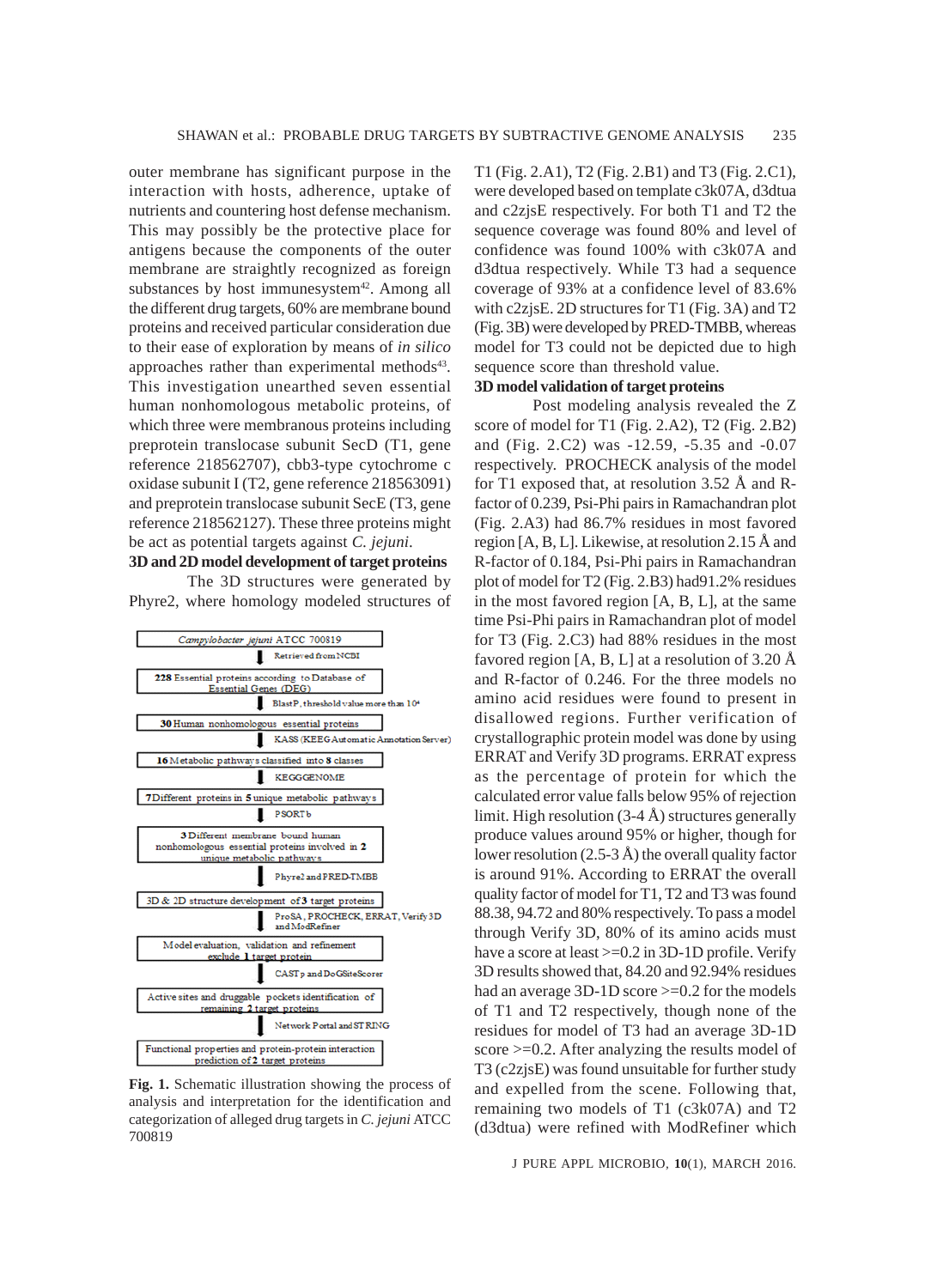

**Fig. 2.** (A1) Homology-based 3D model of T1 (c3k07A), (A2) Ramachandran plot of c3k07A, (A3) Z score plot of c3k07A; (B1) Homology-based 3D model of T2 (d3dtua), (B2) Ramachandran plot of d3dtua, (B3) Z score plot of d3dtua; (C1) Homology-based 3D model of T3 (c2zjsE), (C2) Ramachandran plot of c2zjsE and (C3) Z score plot of c2zjsE



**Fig. 3.** Predicted 2D structure of (A) Model for T1 (c3k07A) and (B) Model for T2 (d3dtua). Active sites forecasting of target proteins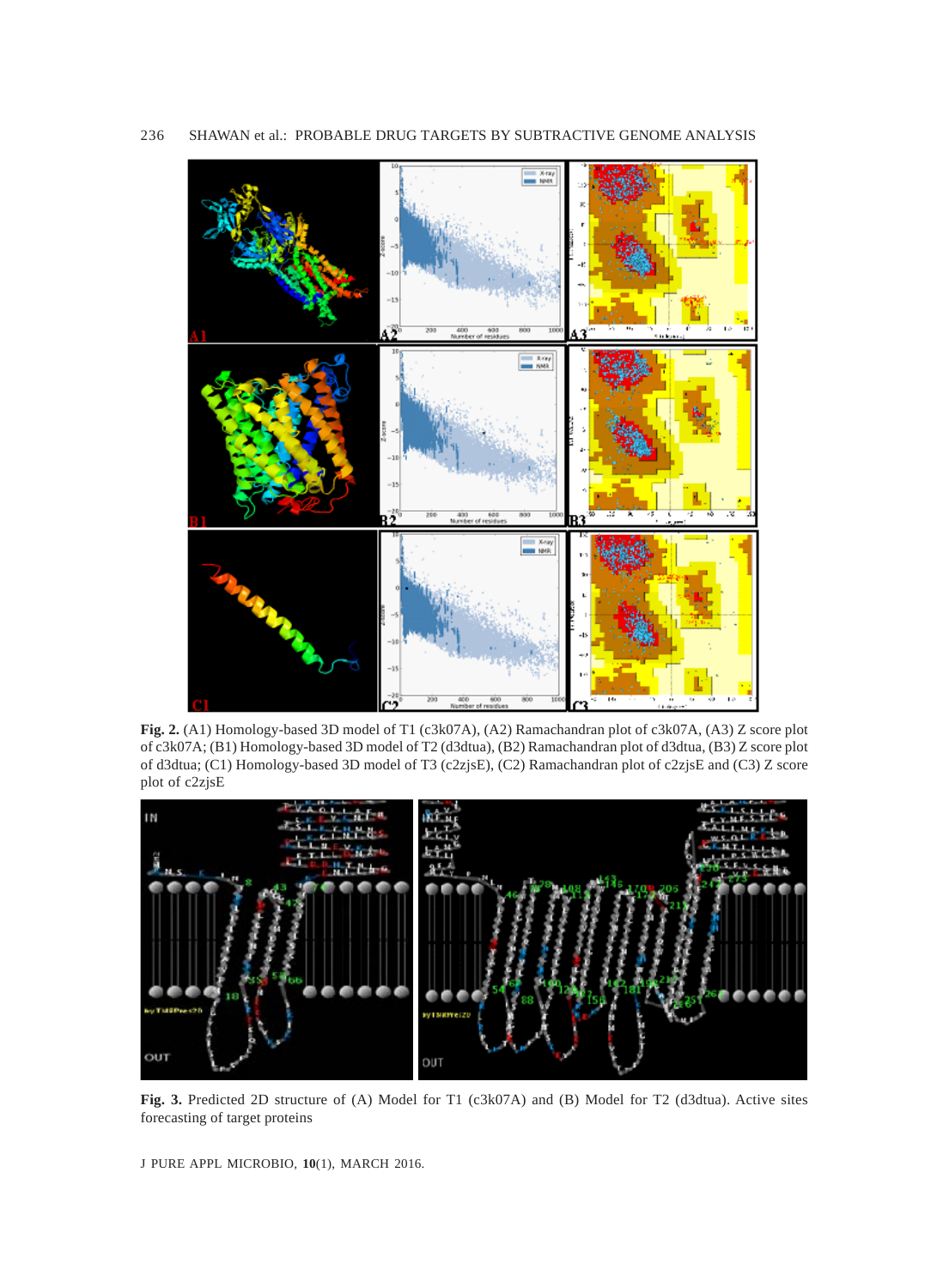

**Fig. 4.(A).** The 3D structure of best active site of T1 (preprotein translocase subunit SecD) by CASTp and (B) Active site information of T1 that is most highly positioned in area 3981.1 and volume 9114.4, where green color shows the active site position from 46 to 826



Fig. 5.(A). The 3D structure of best active site of T2 (ccoN:cbb3-type cytochrome c oxidase subunit I) by CASTp and (B) Active site information of T2that is most highly positioned in area 2397.1 and volume 3270.3, where green color shows the active site position from 32 to 520



**Fig. 6.** Druggable pocket structure predicted by DoGSiteScorer. (A) T1 (preprotein translocase subunit SecD) protein, pocket 0. (B) T1 (preprotein translocase subunit SecD) protein, pocket 1. (C) T2 (ccoN:cbb3-type cytochrome c oxidase subunit I) protein, pocket 0. (D) T2 (ccoN:cbb3-type cytochrome c oxidase subunit I) protein, pocket 1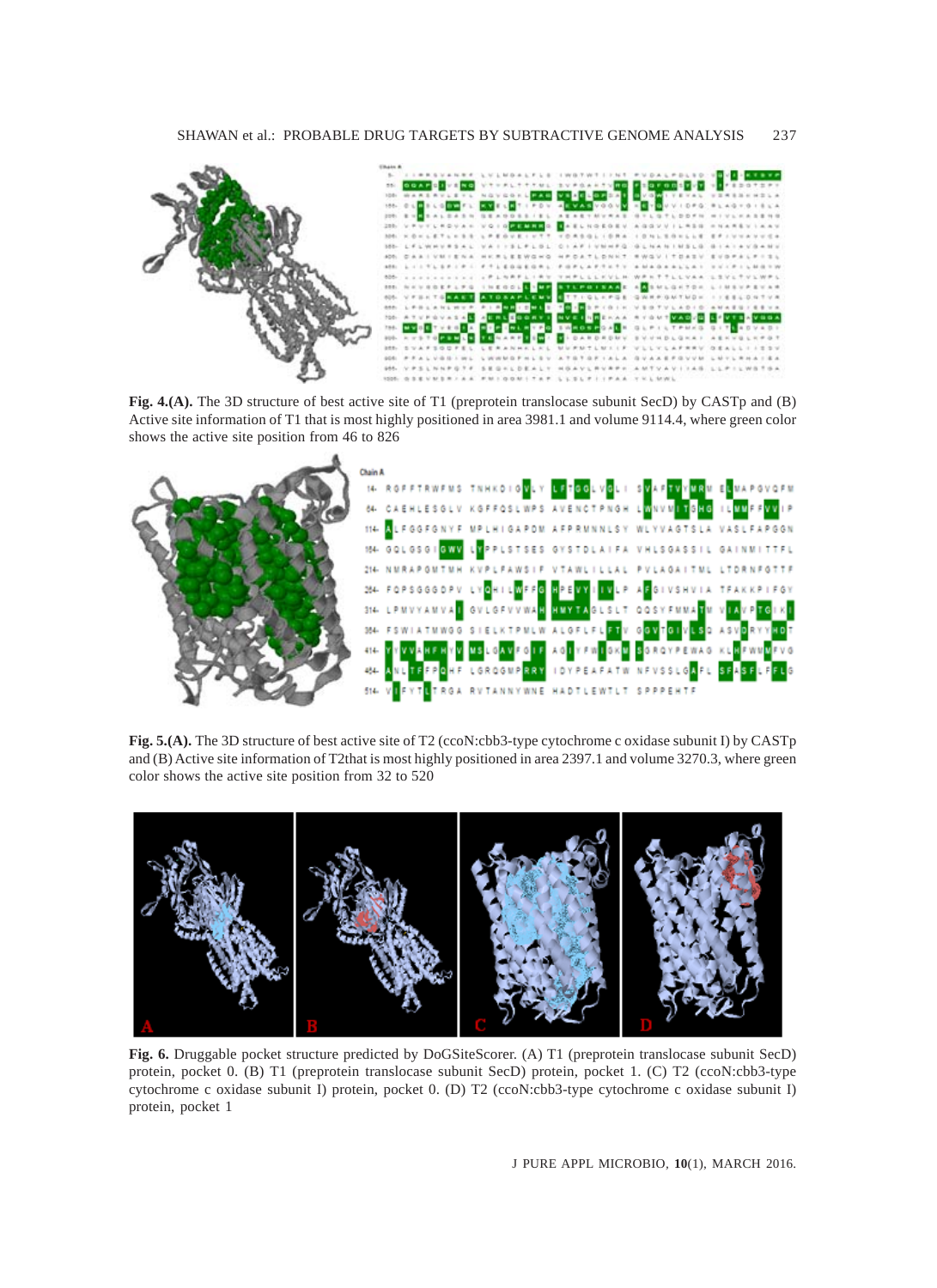disclosed that, refined model of c3k07A had RMSD-1.229 and TM score-0.9915 to initial model, whereas refined model of d3dtua had RMSD-0.707 and TM score-0.9941 to initial model.

### **Active sites forecasting of target proteins**

The active sites of T1 and T2 were determined by CASTp server, which assessed paramount active site regions of target proteins along with the number of amino acids occupied in that site. In *C. jejuni,* T1 (preprotein translocase subunit SecD) is a human nonhomologous essential protein which plays crucial role in bacterial secretion system and protein transmembrane transport. Its cellular components include peptidoglycan based cell wall, protein complex and cell part; while molecular functions include protein transmembrane transporter activity and P-P-bond-hydrolysis-driven transmembrane transporter activity (Table 3 and Fig. 4) 44.Concurrently T3 (ccoN: cbb3-type cytochrome c oxidase subunit I) involved in two-components system is also a human nonhomologous protein that plays vital roles in electron transport and respiration system. Beside the biological functions, its cellular components include respiratory chain complex IV, intrinsic to membrane and plasma membrane part; whereas its molecular functions include heme-copper terminal oxidase activity, transition metal ion binding, hydrogen ion transmembrane transporter activity etc. (Table 3 and Fig.  $5)$ <sup>44</sup>.

### **Druggable pockets recognition of target proteins**

In proteins, binding of substrate to a pocket with high affinity is called druggability. The druggability assessment of a protein has been an extensively discussed area in pharmaceutical commu-nity due to high attenuation and failure rate in drug discovery and development. The DoGSiteScorer program was used to determine the precise pockets of a protein that are superlative for drug binding. In this study, 34 pockets were determined for T1 (preprotein translocase subunit SecD) while T2 (ccoN:cbb3-type cytochrome c oxidase subunit I) had only seven pockets. Among these, four pockets were chosen; two from each protein that have the highest druggability (Fig. 6). For the assessment of protein's druggability pocket volume, surface area, liposurface area, depth and drug scores were considered. According to this investigation, T1 protein had two best pockets whose druggability scores were 0.82 and 0.81; likewise T3 protein also had two pockets whose druggability scores were 0.83 and 0.81. Previous research showed that, pockets having large volume, high depth and a high apolar amino acid ratio are helpful factors to determine druggability<sup>45</sup>. Pocket volumes of preferred pockets, namely P1 and P0 of T1 were 1017.9 and 1146.13 respectively, whereas selected pockets, P1 and P0 of T2 had a pocket volume of 734.44 and 3269.44 respectively. Again in both cases, the depth of the pockets were more than 18 Å (Table 4) with high apolar amino



**Fig. 7.** STRING shows the interacting networks as evidence view of (A) T1 (preprotein translocase subunit SecD) and (B) T2 (ccoN:cbb3-type cytochrome c oxidase subunit I). Here different line colors represent the types of evidence for the association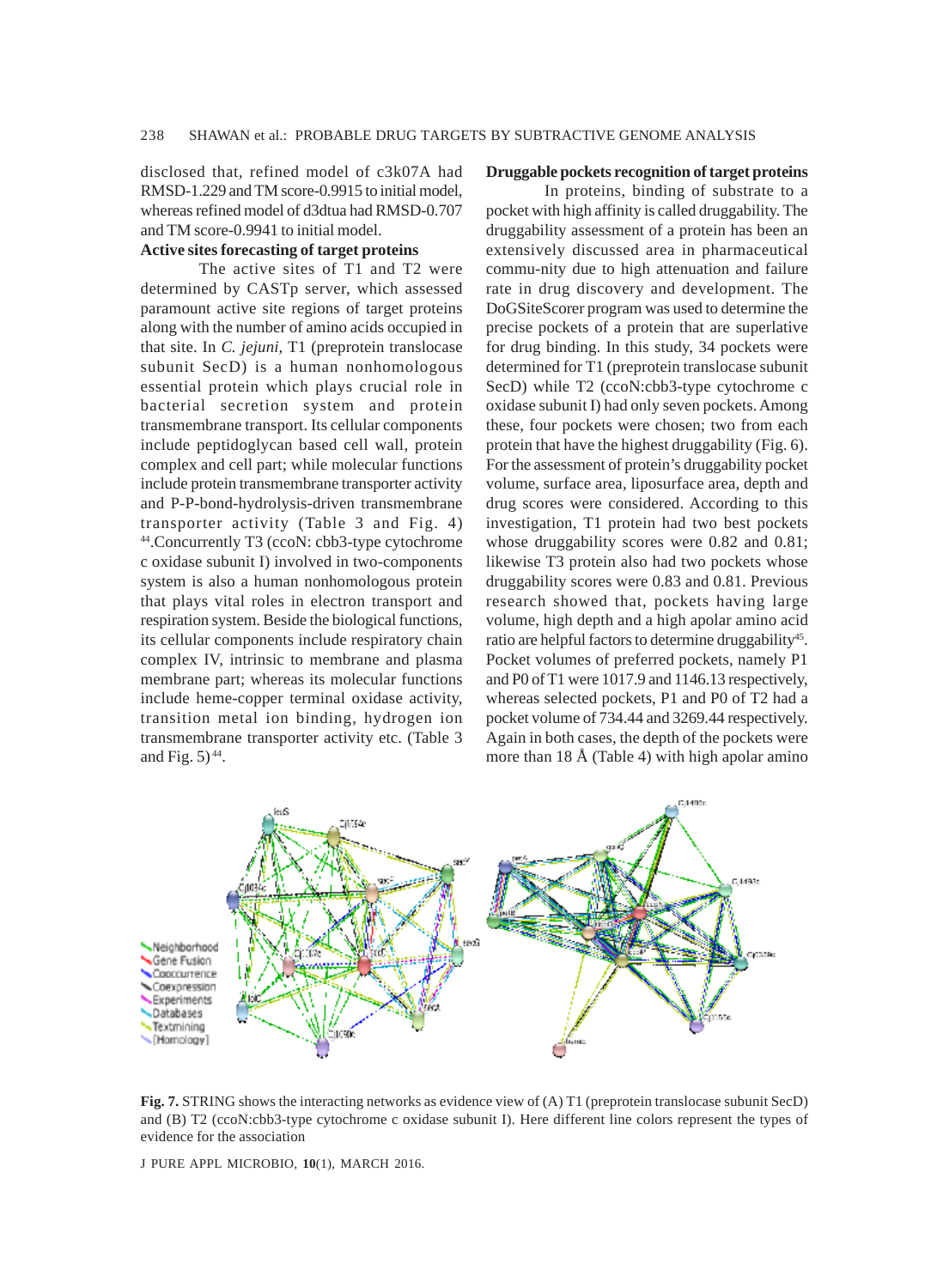### acid ratio (Table 5) which suggests that, those pockets could be prospective therapeutic targets. **Prediction of protein–protein interactions of target proteins**

Interactions between proteins are much essential for their proper functioning. Protein– protein interactions are immensely vital in biological pathways, cellular network and structural organization of a cell. Nowadays, one of the foremost challenges in bioinformatics is the computational analysis of the complex networks created by interacting proteins which facilitate to understand the cellular activities, drug target and whole cell engineering<sup>46</sup>. Interactions of T1 and T2 target proteins with their partners were established through STRING (Fig. 7) at medium confidence (0.400). The target protein T1 was found to interact with the SecYEG preprotein conducting channel and SecDF which uses the proton motive force (PMF) to complete protein translocation after the ATP-dependent function of SecA. On the other hand T2 target protein was found to interact with cbb3-type cytochrome c oxidase subunit II (ccoO) involved in the transfer of electron from cytochrome c to catalytic subunit I and ubiquinolcytochrome C reductase cytochrome B subunit (petB) involved in ATP generation (Table 6).

In these days, *in silico* identification and characterization of novel therapeutic target is the riding light for the treatment of various diseases. The current experiment showed that, target proteins T1 and T2 have higher associations and functions in diverse and imperative metabolic pathways of *C. jejuni*. Therefore, these proteins may exceedingly be suitable for therapeutic targets at battle against *C. jejuni*.

### **CONCLUSION**

Identification and categorization of alleged drug targets is an innovative tendency in genomics, which becomes possible due to the accessibility of whole genome sequences and computer aided software. The present study is the first report of subtractive genome analysis of *Campylobacter jejuni* and its human host to identify probable drug targets. Due to subtractive genomics approach, drugs designed to these targets would be highly specific for particular pathogen and nonlethal to its host. With that

intention, essential human nonhomologous metabolic membrane bound proteins were identified as potential drug targets along with their best active sites for which an effective drug can be designed. *C. jejuni* is a multidrug resistant infectious agent that causes gastroenteritis and other infections in human host. Novel chemical compounds targeting these possible drug targets would extremely be helpful in conquering the harmful consequences of *C. jejuni* mediated infection.

### **ACKNOWLEDGEMENTS**

The authors would like to appreciate and gratefully acknowledge all the members of Dept. of Biochemistry and Molecular Biology, Jahangirnagar University, Savar, Dhaka-1342, Bangladesh for their tremendous support.

### **REFERENCES**

- 1. Ruiz-Palacios, G.M. The health burden of *Campylobacter* infection and the impact of antimicrobial resistance: playing chicken. *Clin. Infect. Dis*. 2007; **44**(5): 701–703.
- 2. Allos, B.M. Association between Campylobacter infection and Guillain-Barre syndrome*. J. Infect. Dis*. 1997; 176(Suppl 2): S125–S128.
- 3. Humphrey, T., O'Brien, S., Madsen, M. Campylobacters as zoonotic pathogens: a food production perspective. *Int. J. Food Microbiol*. 2007; **117**(3): 237–257.
- 4. Altekruse, S.F., Tollefson, L.K. Human campylobacteriosis: a challenge for the veterinary profession. *J. Am. Vet. Med. Assoc*. 2003; **223**(4): 445–452.
- 5. Huang, D.B., Musher, D., Musher, B.L. Contagious acute gastrointestinal infections. *The New England Journal of Medicine*. 2005; 352(12): 1267–1268.
- 6. Allos, B.M. *Campylobacter jejuni* infections: update on emerging issues and trends. *Clin. Infect. Dis*. 2001; 32: 1201-6.
- 7. Desmonts, M.H., Dufour-Gesbert, F., Avrain, L., et al. Antimicrobial resistance in *Campylobacter* strains isolated from French broilers before and after antimicrobial growth promoter bans. *J.Antimicrob.Chemother*. 2004; **54**: 1025-30.
- 8. Engberg, J., Aarestrup, F.M., Taylor, D.E., Gerner-Smidt, P., Nachamkin, I. Quinolone and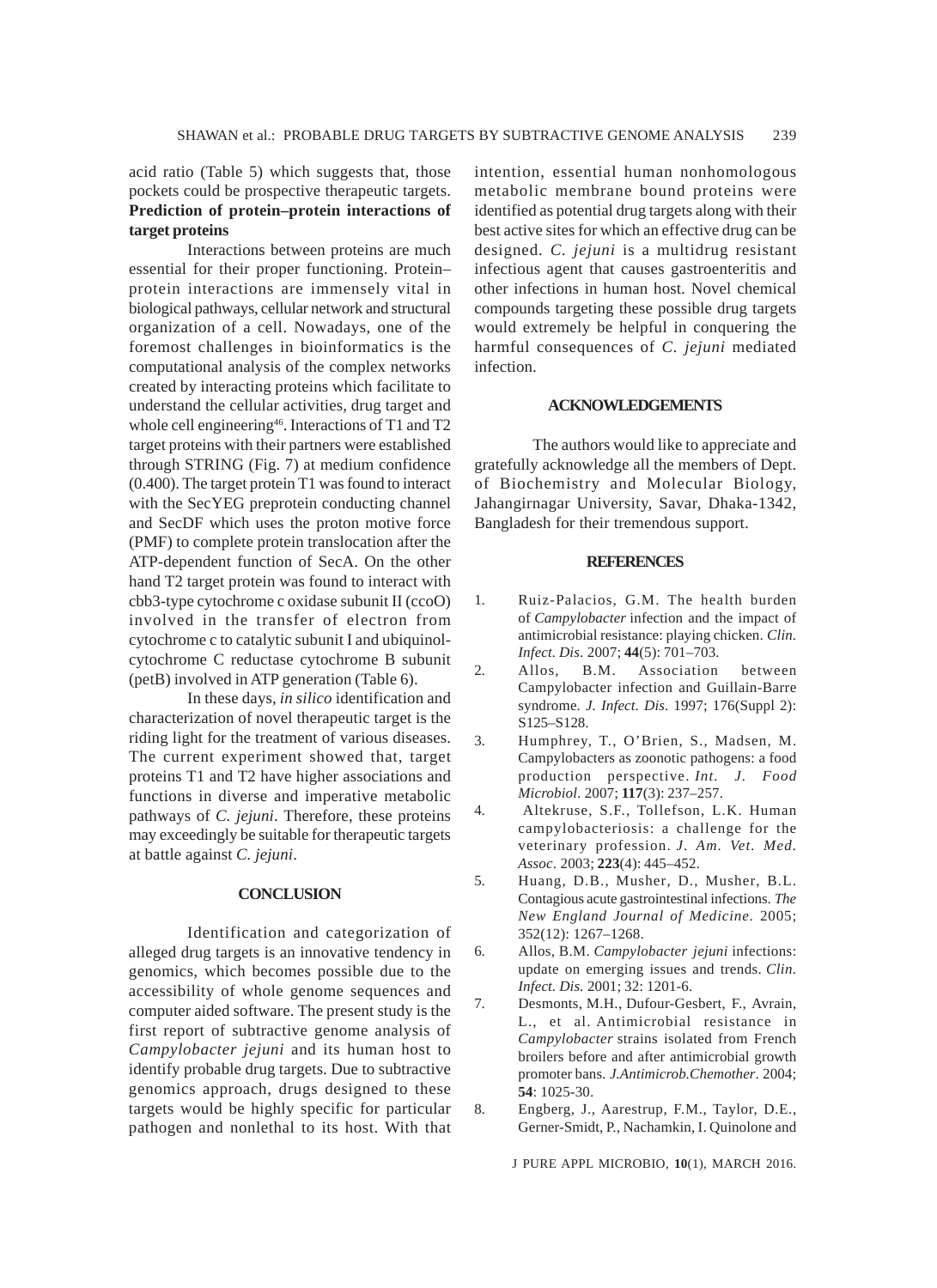macrolide resistance in *Campylobacter jejuni* and *C. coli*: resistance mechanisms and trends in human isolates. *Emerg. Infect. Dis*. 2001; **7**(1): 24–34.

- 9. Blaser, M.J., Engberg, J. Clinical aspects of *Campylobacter jejuni* and *Campylobacter coli* infections. In: Nachamkin, I., Szymanski, C.M., Blaser, M.J., editors. Campylobacter. 3. ASM Press; Washington DC, USA: 2008. pp. 99–121.
- 10. Wieczorek, K., Osek, J. Antimicrobial resistance mechanisms among *Campylobacter*. *Biomed Res. Int.* 2013: 340605 10.1155/2013/340605.
- 11. Reina, J., Ros, M.J., Serra, A. Susceptibilities to 10 antimicrobial agents of 1220 *Campylobacter* strains isolated from 1987 to 1993 from feces of pediatric patients. *Antimicrobial Agents and Chemotherapy*. 1994; **38**: 2917–20.
- 12. Shawan, M.M.A.K., Hossain, M.M., Hasan, M.M., Parvin, A., Akter, S., Uddin, K.R., Banik, S., Morshed, M., Hasan, M.A., Rahman, M.N., Rahman, S.M.B. *In silico* characterization and investigation of putative promoter motifs in *ebolavirus* genome. *Journal of Global Biosciences.* 2015; **4**(3): 1747-1757.
- 13. Shawan, M.M.A.K., Hossain, M.M., Hasan, M.A., Hasan, M.M., Parvin, A., Akter, S., Uddin, K.R., Banik, S., Morshed, M., Rahman, M.N., Rahman, S.M.B.Design and Prediction of Potential RNAi (siRNA) Molecules for 3'UTR PTGS of Different Strains of Zika Virus: A Computational Approach. *Nat. Sci.* 2015; **13**(2): 37-50.
- 14. Zhang, R., Lin, Y. DEG 5.0, a database of essential genes in both prokaryotes and eukaryotes. *Nucleic Acids Res*. 2009; **37**(Database issue): D455–D458.
- 15. Kerfeld, C.A., Scott, K.M. Using BLAST to teach "E-value-tionary" concepts. *PLoS Biol*. 2011; **9**: 3389-3402.
- 16. Moriya, Y., Itoh, M., Okuda, S., Yoshizawa, A.C., Kanehisa, M. KAAS: an automatic genome annotation and pathway reconstruction server. *Nucleic Acids Res*. 2007; **35**(Web Server issue): W182–W185.
- 17. Hossain, M., Chowdhury, D.U., Farhana, J., et al. Identification of potential targets in *Staphylococcus aureus* N315 using computer aided protein data analysis. *Bioinformation*. 2013; **9**(4): s187–192.
- 18. Nancy, Y.Y., Wagner, J.R., Laird, M.R., et al. PSORTb 3.0: improved protein subcellular localization prediction with refined localization subcat-egories and predictive capabilities for all prokaryotes. *Bioinformatics*. 2010; **26**(13):

J PURE APPL MICROBIO*,* **10**(1), MARCH 2016.

1608–1615.

- 19. Cai, C.Z., Han, L.Y., Ji, Z.L., Chen, X., Chen, Y.Z. SVM-Prot: Web-based support vector machine software for functional classification of a protein from its primary sequence. *Nucleic Acids Res*. 2003; **31**(13): 3692–3697.
- 20. Bagos, P.G., Liakopoulos, T.D., Spyropoulos, I.C., Hamodrakas, S.J. PRED-TMBB: a web server for predicting the topology of betabarrel outer membrane proteins. *Nucleic Acids Res*. 2004; **32** Suppl 2: W400–W404.
- 21. Shawan, M.M.A.K., Mahmud, H.A., Hasan, M.M., Parvin, A., Rahman, M.M., Rahman, S.M.B. *In Silico*Modeling and Immunoinformatics Probing Disclose the Epitope BasedPeptideVaccine Against Zika Virus Envelope Glycoprotein. *Indian J. Pharm. Biol. Res*. 2014; **2**(4): 44-57.
- 22. Behjati, M., Torktaz, I., Mohammadpour, M., Ahmadian, M., Easton, A.J. Comparative modeling of CCRL1, a key protein in masked immune diseases and virtual screening for finding inhibitor of this protein. *Bioinformation*. 2012; **8**: 336 40.
- 23. Hasan, M.A., Alauddin, S.M., Amin, M.A., Nur, S.M., Mannan, A. *In silico*molecular characterization of cysteine protease yopt from *yersiniapestis*by homology modeling and binding site identification.*Drug Target Insights.* 2014; **8**: 1 9.
- 24. Dundas, J., Ouyang, Z., Tseng, J., Binkowski, A., Turpaz, Y., Liang,J. CASTp: computed atlas of surface topography of proteins with structural and topographical mapping of functionally annotated residues. *Nucleic Acids Res*. 2006; **34**(Web Server Issue): W116–W118.
- 25. Volkamer, A., Kuhn, D., Grombacher, T., Rippmann, F., Rarey, M. Combining global and local measures for structure-based druggability predictions. *J. Chem. Inf. Model*. 2012; **52**(2): 360–372.
- 26. Turkarslan, S.L., Wurtmann, E.J., Wu, W.J., Jiang, N., Bare, J.C., Foley, K., Reiss, D.J., Novichkov, P., Baliga, N.S. Network portal: a database for storage, analysis and visualization of biological networks.*Nucleic Acids Res.* 2014; **42**(Database issue): D184-90.
- 27. Franceschini, A., Szklarczyk, D., Frankild, S., et al. STRING v9.1: protein-protein interaction networks, with increased coverage and integration. *Nucleic Acids Res*. 2013; **41**(Database issue): D808–D815.
- 28. Allsop, A.E., Brooks, G., Bruton, G., et al. Penem inhibitors of bacterial signal peptidase. *Bioorg. Med. Chem.Lett*. 1995; **5**(2): 443–448.
- 29. Gardy, J.L., Brinkman, F.S. Methods for